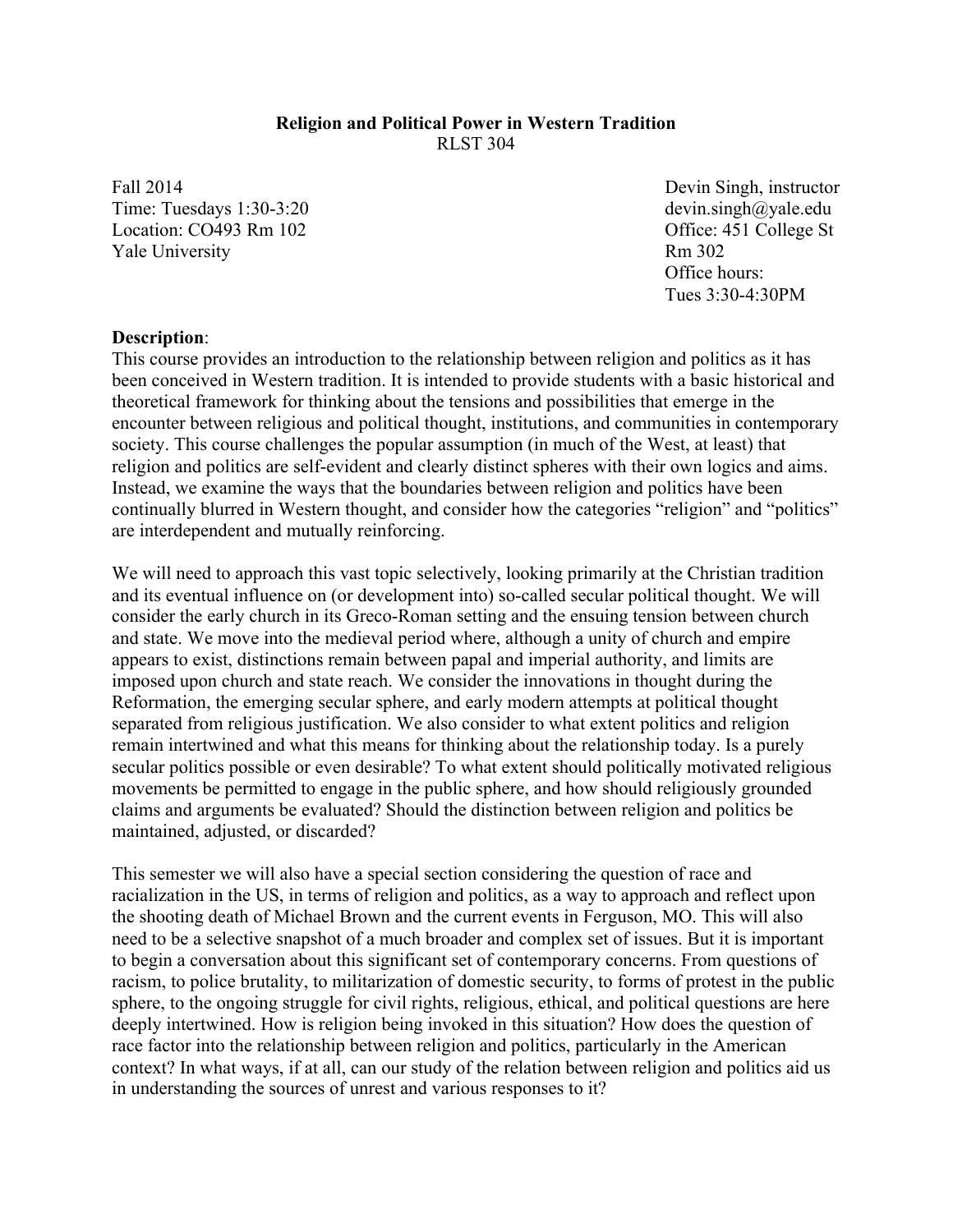# **Learning Objectives**:

Through participation in this course, students should:

- be able to articulate and critically assess a number of ways the relationship between religious and political spheres has been conceived in Western thought;
- explain secularization theory and recent challenges to it;
- develop and defend their own position on more or less productive models of the religion and politics relation;
- extend their understanding of the relation between religion and politics to a current situation, in this case the questions raised by events in Ferguson, MO.
- and improve in critical and analytical reading skills, as well as in clarity, coherence, and persuasiveness of oral and written expression and argument.

## **Class format**:

This course is a seminar and is focused on attentive reading of key texts and in-depth discussion in a group setting. Students should come prepared to engage one another thoughtfully and respectfully. An effort has been made to keep weekly readings to a very manageable length to ensure that you are able to read the selections with care in their entirety. We will analyze these texts closely in class, so thorough reading beforehand is essential. The instructor will provide periodic mini-lectures where background information is helpful in assessing the readings. Otherwise, the discussion will be driven by student presentations, responses, and questions that emerge from the reading and during class.

## **Assignments and evaluation**:

### *Participation and discussion leadership* (25%):

Students should complete the assigned readings prior to class and come prepared to engage actively with one another. This means bringing your questions, comments, and concerns and sharing them in class. Please arrive on time. Repeated tardiness as well as unexcused absences will adversely affect your grade.

Students will also sign up for two (2) separate class sessions where they will *initiate discussion* of a particular reading due that day. This means you will provide a short summary of the reading and pose 3-4 questions and/or themes for discussion. This should take approximately 10 minutes.

# *Reading responses* (40%):

Students will submit a total of eight (8) reading responses over the semester, due in class. Reponses should be  $\frac{3}{4}$  to 1 page in length, single-spaced, 12pt Times New Roman, with 1'' margins (400-600 words). The first half of the response should provide a succinct summary of one of the readings due that day. In one paragraph, what is the author's main argument and how does he or she go about developing it? The second half/second paragraph is your critical assessment. Do you agree or disagree? Why or why not? Is the presentation persuasive or not, and why? What concerns does this reading raise for you? What insights does this work provide about the concerns of its era? How might this piece be relevant to contemporary society? Etc. These responses are intended to help you process the readings more deeply and be primed for active discussion. You may use your responses as a springboard for your discussion leadership and/or comments in class.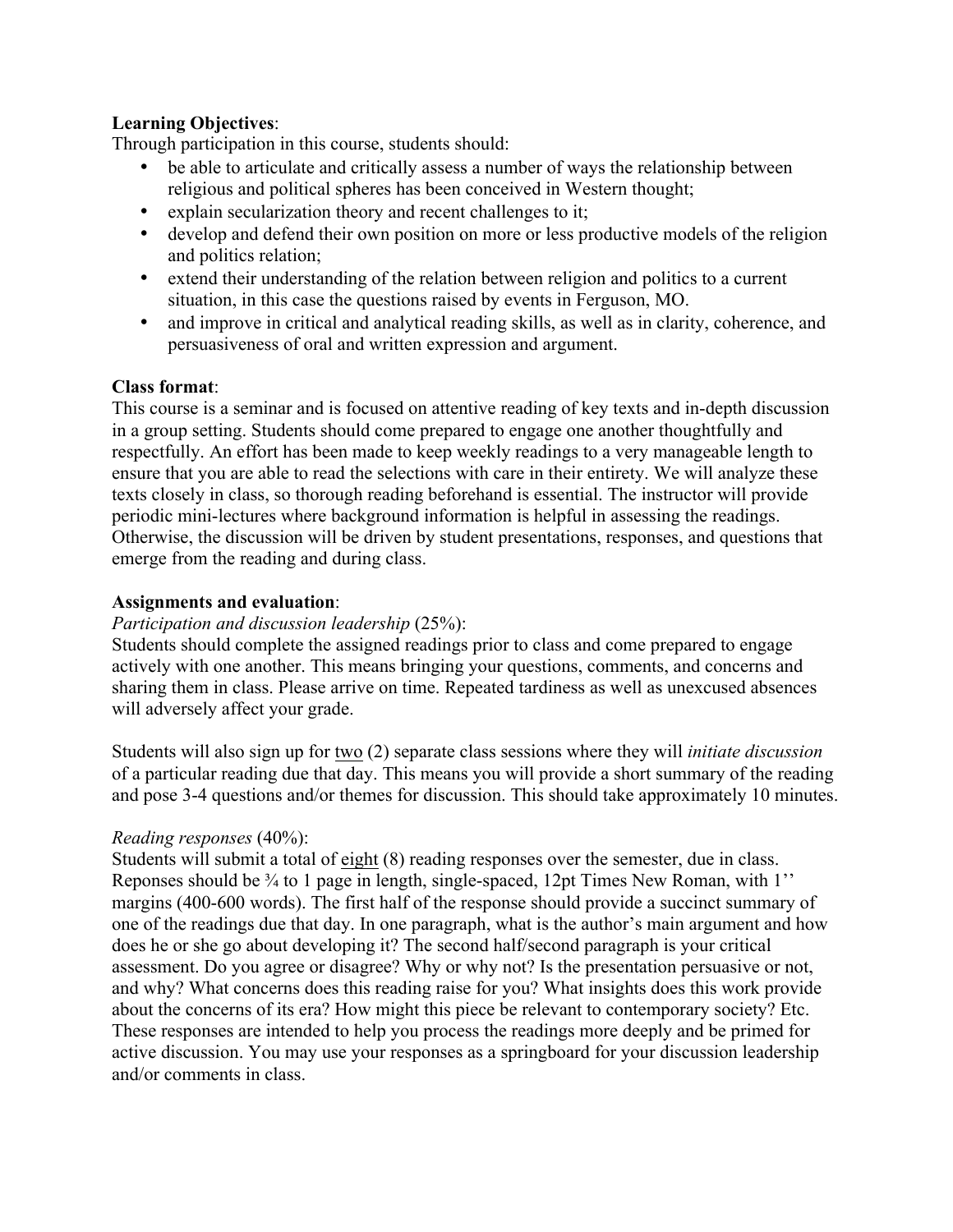## *Paper* (35%):

Students will complete a 10-12 page position paper, arguing and developing a claim in relation to the topic of religion and politics. This is a three-stage project: 1) you will submit one paragraph explaining the topic and the position you will take, 2) you will submit an outline showing the development of your argument, consideration of objections, and response to objections, and 3) you will submit the completed paper. Each stage is designed to allow feedback from the instructor on the direction of your project. Students should also schedule a meeting with the instructor to discuss their paper plans, after stage one and before stage three. Stages 1 and 2 due in class. Stage 3, i.e., final paper, due Friday, Dec  $12<sup>th</sup>$ , electronically.

## **Readings**:

To purchase:

- James Baldwin, *The Fire Next Time*. New York: Vintage, 1993.
- James Cone, *The Cross and the Lynching Tree*. Maryknoll: Orbis, 2011.

Recommended:

- Craig Calhoun, Mark Juergensmeyer, and Jonathan VanAntwerpen, eds., *Rethinking Secularism*. New York: Oxford University Press, 2011.
- *The New Oxford Annotated Bible*, New Revised Standard Version, 3<sup>rd</sup> Rev Ed. (2007)

Excerpts from all readings besides the Baldwin and Cone texts will be made available as PDFs on Classes\*v2.

### **Schedule**:

Week 1: Tuesday, Sept 2 Introduction: Thinking about religion, thinking about politics.

In class reading and discussion: Romans 13 (on obedience to government)

Sign-ups for discussion leadership.

## Week 2: Tues, Sept 9 A secular political prehistory? Religion and politics in Greco-Roman context.

Readings:

- Zaidman and Pantel, *Religion in the Ancient Greek City*, ch. 9, "Religion and political life," pp. 92-101.
- Plato, *Laws*, Book X, in *Complete Works*, pp. 1542-66.
- Lilly Ross Taylor, *The Divinity of the Roman Emperor*, Ch. 1, "The Divinity of Kings in the Hellenistic East," pp. 1-34. (Skim)

Sign-ups for discussion leadership.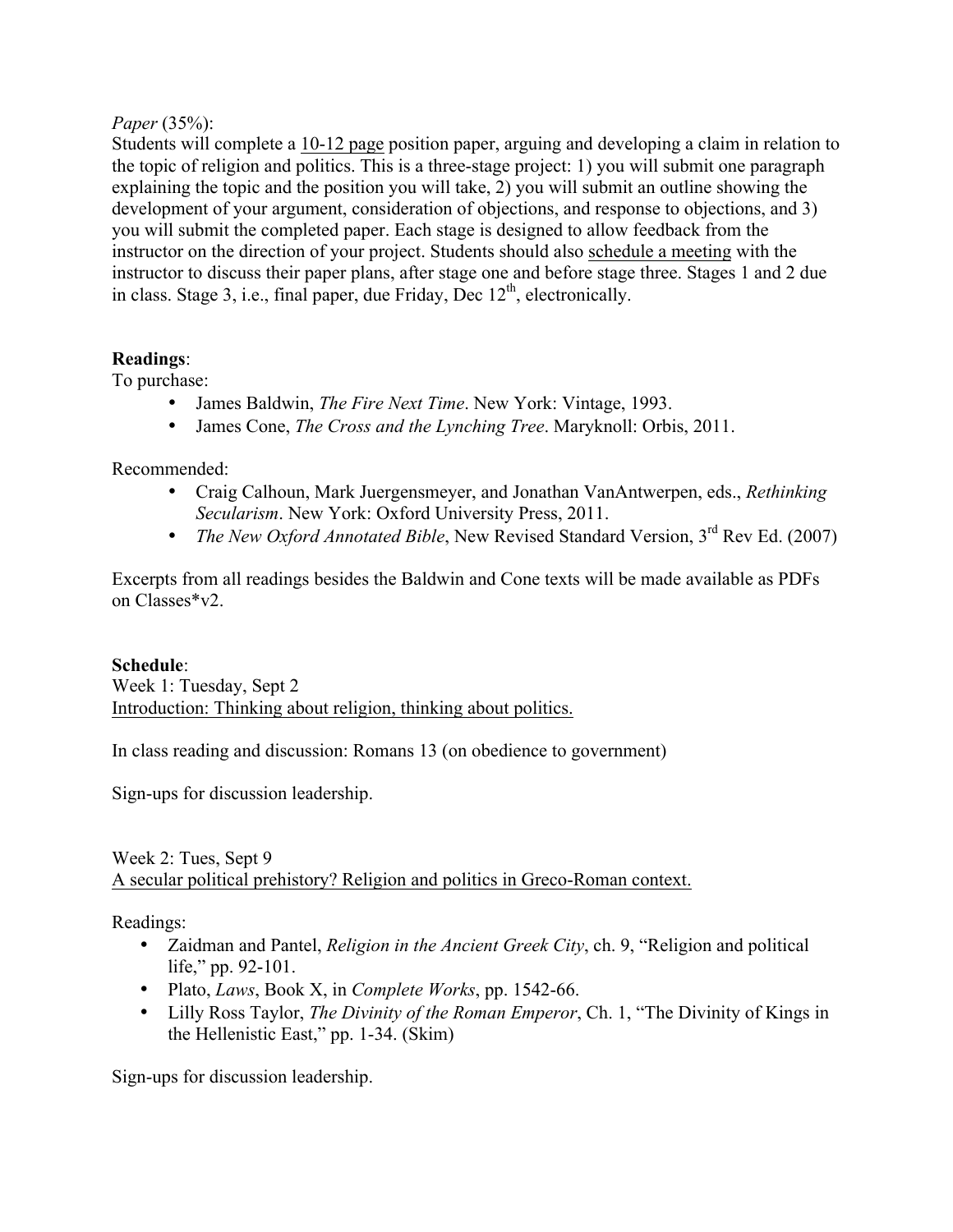## Week 3: Tues, Sept 16 Contested allegiances. Greco-Roman context and the early church.

Readings:

- The Bible: Genesis 22:1-18 (binding of Isaac), 1 Samuel 8 (Israel opts for monarchy), Mark 10:35-45 (two types of authority), Mark 12:13-17 (God vs. Caesar), John 18:28-88 (Jesus before Pilate).
- Governor Pliny's letter on Christians to the Emperor Trajan (Pliny, *Letters* 10.96-97), in Bettenson, ed., *Documents of the Christian Church*, 3-5.
- Justin Martyr, *First Apology*, chs. 1-14, 17.

Suggested: Dale Martin, *New Testament History and Literature*, Ch. 3 "The Greco-Roman World," pp. 34-54.

Week 4: Tues, Sept 23 Church and Empire: From a Marginal Voice to the Voice of Power

Readings:

- Tertullian, *Letter to Scapula* 1-2, in Maurice Wiles, ed., *Documents in Early Christian Thought*, 226-228
- Origen, *Against Celsus* VII, 73-5, in Wiles, *Documents*, 228-230
- Eusebius: *In Praise of Constantine*, Chs. I-X.

Week 5: Tues, Sept 30 A tale of two cities: Augustine.

Readings:

- Augustine, *City of God*, bks XIV and XIX, selections.
- Augustine, "Correction of the Donatists"

Suggested: Rosemary Radford Ruether, "Augustine and Christian Political Theology," *Interpretation* 29 (1975) 252-65.

**Due**: Final paper, stage one.

Week 6: Tues, Oct 7 Medieval Political Theology: "Two Swords" and "Two Bodies"

Readings:

- Gelasius, "Letter to Emperor Anastasius," in O'Donavan and O'Donavan, *From Irenaeus to Grotius: A Sourcebook in Christian Political Thought*, pp. 177-79
- Boniface, *Unam Sanctam*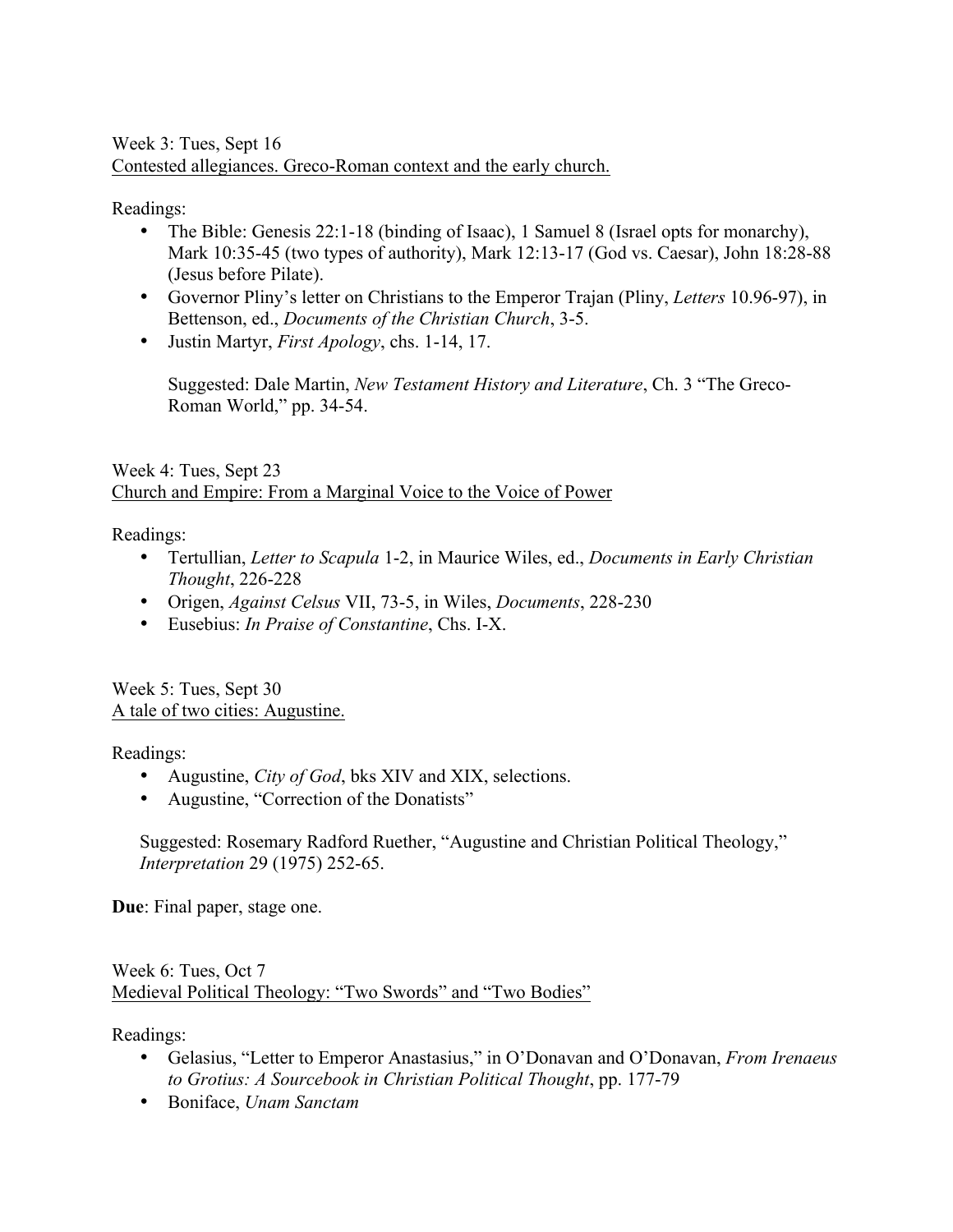- The Norman Anonymous, excerpts, in O'Donavan and O'Donavan, pp. 250-59
- Ernst Kantorowicz, *The King's Two Bodies: A Study in Medieval Political Theology*, "The Norman Anonymous," pp. 42-60; "Corpus ecclesiae mysticum," and "Corpus republicae mysticum," pp. 193-231.

Week 7: Tues, Oct 14 The Reformation: "Two Kingdoms."

Readings:

- Martin Luther, "Letter to Christian Nobility" and *On Secular Authority*, selections.
- Karl Barth, "Christian Community and Civil Community"

\*Oct 21: instructor away for conference. No class.

--Fall Recess--

Week 8: Tues, Oct 28 The Great Separation? A Secular Sphere.

Readings:

- Charles Taylor, "Western Secularity,"
- José Casanova, "The Secular, Secularization, Secularisms," and
- Craig Calhoun, "Secularism, Citizenship, and the Public Sphere," in *Rethinking Secularism*, Calhoun, Juergensmeyer, and Vanantwerpen, eds., pp. 31-91.

Week 9: Tues, Nov 4 Early Modern Political Philosophy

Readings:

- Thomas Hobbes, *Leviathan*: Introduction, Chaps XII, XIII, XIV
- John Locke, "A Letter Concerning Toleration," selections
- Immanuel Kant, "Answer to the Question, 'What is Enlightenment?'"

**Due**: Final paper, stage two.

Week 10: Tues, Nov 11 The American Experiment and the Question of Race

Readings:

- Thomas Jefferson, "A Bill for Establishing Religious Freedom"
- James Madison, "Memorial and Remonstrance Against Religious Assessments"